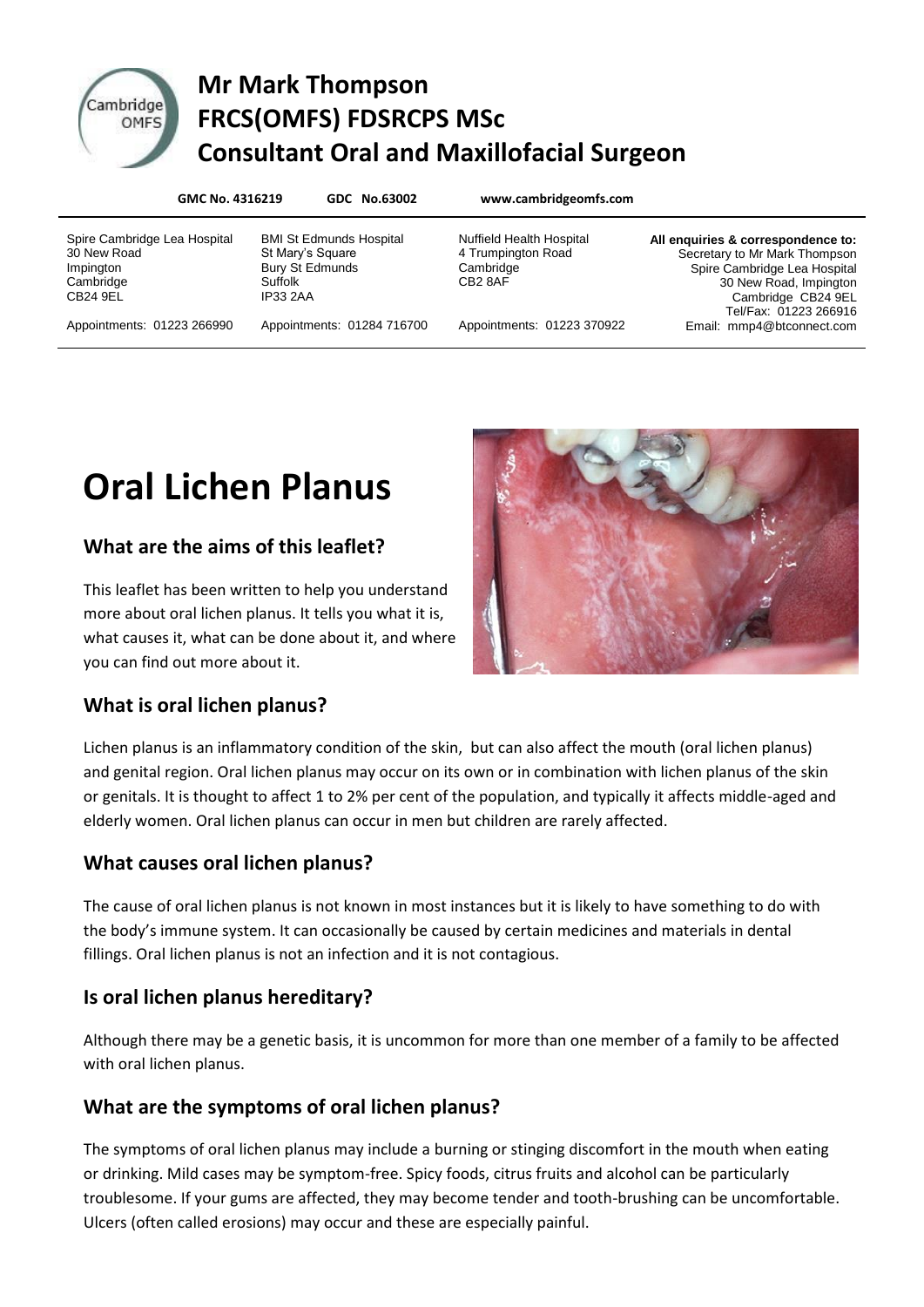#### **What does oral lichen planus look like?**

Typically, oral lichen planus presents as a white, lace-like pattern on the tongue and inner surfaces of the cheeks. However, it can appear as white and red patches or as areas of ulceration on the lining of the mouth. Involvement of the gums with oral lichen planus is known as "desquamative gingivitis"; this causes your gums to become red and shiny.

#### **How is oral lichen planus diagnosed?**

Your dentist or doctor may be able to make a diagnosis of oral lichen planus based solely on the appearance of your mouth. However, it is often necessary to take a small sample (biopsy) from an affected area inside the mouth for microscopic examination. A local anaesthetic injection to 'numb' the biopsy site is necessary for this procedure. Occasionally, allergy testing may be suggested.

#### **Can oral lichen planus be cured?**

In most cases oral lichen planus cannot be cured, but may go away spontaneously. It tends to last longer than lichen planus of the skin and may persist for a number of years. However, there are treatments to dampen down the symptoms. In rare cases where oral lichen planus is caused by medicines or materials in dental fillings, changing these may result in an improvement or resolution. These changes should only be undertaken with specialist advice and supervision.

#### **Is oral lichen planus serious?**

In most patients oral lichen planus is not serious. However, an important, although uncommon, feature of oral lichen planus is a predisposition to cancerous change (about a 1% risk over a period of 10 years).

#### **How can oral lichen planus be treated?**

Mild cases of oral lichen planus may be symptom-free and treatment is not required.

- *Anaesthetic (analgesic) mouthwashes* are available if your mouth becomes sore, and these are particularly helpful if used before meals.
- *Topical corticosteroids*, which can be applied locally to the mouth, are effective for most patients. These are available as mouthwashes, sprays, pastes and small dissolvable pellets. If your gums are affected (desquamative gingivitis), it is important that you keep your teeth as clean as possible by regular and effective tooth brushing.
- If you do not, a build-up of debris (known as plaque) can make your gum condition worse. Your dentist/dental hygienist will be able to give oral hygiene advice and will arrange for scaling of your teeth as necessary.
- An *antiseptic mouthwash* or *gel* may be recommended to help with your plaque control, particularly at times when your gums are sore.

Severe cases of oral lichen planus may need treatment with a short course of *systemic steroids* (ie taken in tablet form). Long-term treatment with systemic steroids is not recommended because of the potential side effects.

 In a few cases, other types of *oral (systemic) drug treatment* may be required. These "dampen down" the oral lichen planus by suppressing the body's immune system.